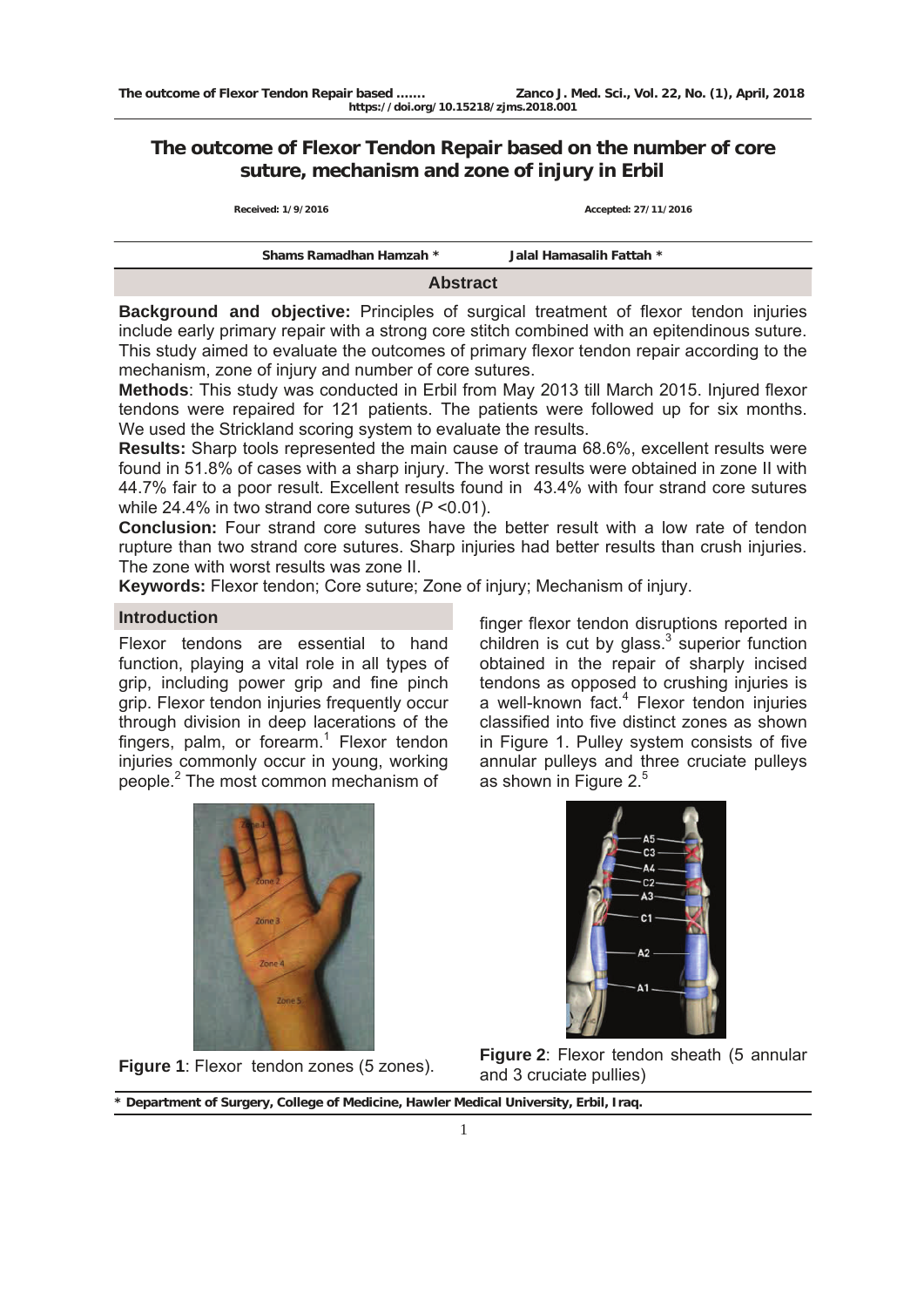Since 1918, when Bunnell first described the concept of the "No Man's Land," zone II flexor tendon repair has remained challenging. Despite almost 100 years of research evaluating primary flexor tendon repair, hand surgeons continue to search for the optimal repair method.<sup>6</sup> Since the 1960s the surgical technique, the basic science and the rehabilitation of flexor tendon repair have been the subject of numerous scientific studies both in vivo and ex vivo.<sup>7</sup> Primary repair of the flexor tendon in the digital sheath area was established in the 1970s to the 1980s.<sup>8</sup> Principles of surgical treatment of flexor tendon injuries include early primary repair with a strong core stitch combined with an epitendinous suture.<sup>9</sup> The best results of tendon surgery often rely on the condition of the tissues, patient comorbidities and commitment injury, and the initial surgical technique.<sup>10</sup> The Strickland described the characteristics of an ideal primary flexor tendon repair: easily placed in the tendon, secure knots, smooth junctions, minimal gapping, minimal interference with tendon vascularity, sufficient strength throughout healing to permit application of early motion stress. The ideal core suture material should have high tensile strength, be inextensible, cause no tissue reaction, and be easy to handle and knot. $11$ Postoperative early active mobilization holds many advantages over passive mobilization protocols.<sup>12</sup> Increasing the number of suture strands crossing the repair site increases strength and resistance to gap formation. $^{13}$  Active motion is started as soon as the patient has recovered from the anesthesia. Tendon repair takes about three months to achieve full strength.<sup>14</sup> Careful selection of the postoperative splint and exercise regimen is as important as the repair technique.<sup>15</sup> We conducted this study since flexor tendon injury is a common trauma in our city, yet little study has been done on this important topic. This study aimed to evaluate the outcomes of

primary flexor tendon repair according to the number of core sutures, the mechanism of injury and the zone of injury.

## **Methods**

## **Design and Setting of the Study**

A prospective study of 121 cases (total 203 tendons) with flexor tendon injury that underwent flexor tendon repair between May 2013 and March 2015 with at least 6-month follow-up conducted at Rozhawa and Rozhhalat Emergency hospitals. The review aims to show the outcome of flexor tendon repair according to the mechanism of injury, the zone of injury and the number of core suture.

A questionnaire designed which included: demographic data, mechanism of injury, hand dominance, finger involved, associated injury, the zone of injury, tendon involved, partial or complete cut**,**  TAM (total active motion), complications: early and late, patient and surgeon satisfaction. The patients were followed up for six months. In the first three months the follow up was done on weekly bases and in the last three months, it was done on monthly bases. During the follow-up range of movement, complications, and patient satisfaction were recorded.

## **Exclusion criteria**

The exclusion criteria included fingers with concomitant fractures, associated with extensor tendon injury, associated with concomitant nerve injury and uncooperative patients.

## **Procedure**

The repair was done by modified Kessler technique and sutured by 3.0 or 4.0 polypropylene with two or four strand core suture with continuous running suture with 6.0 polypropylene as shown in Figure 3. For zone II only profundus tendon was repaired, with preservation of the pulley system A2 and A4. For zones III,IV and V both flexor digitorum profundus and superficialis were repaired . Post-operative splinting for 3-4 weeks with Kleinert (69 cases) or static splint (52 cases) as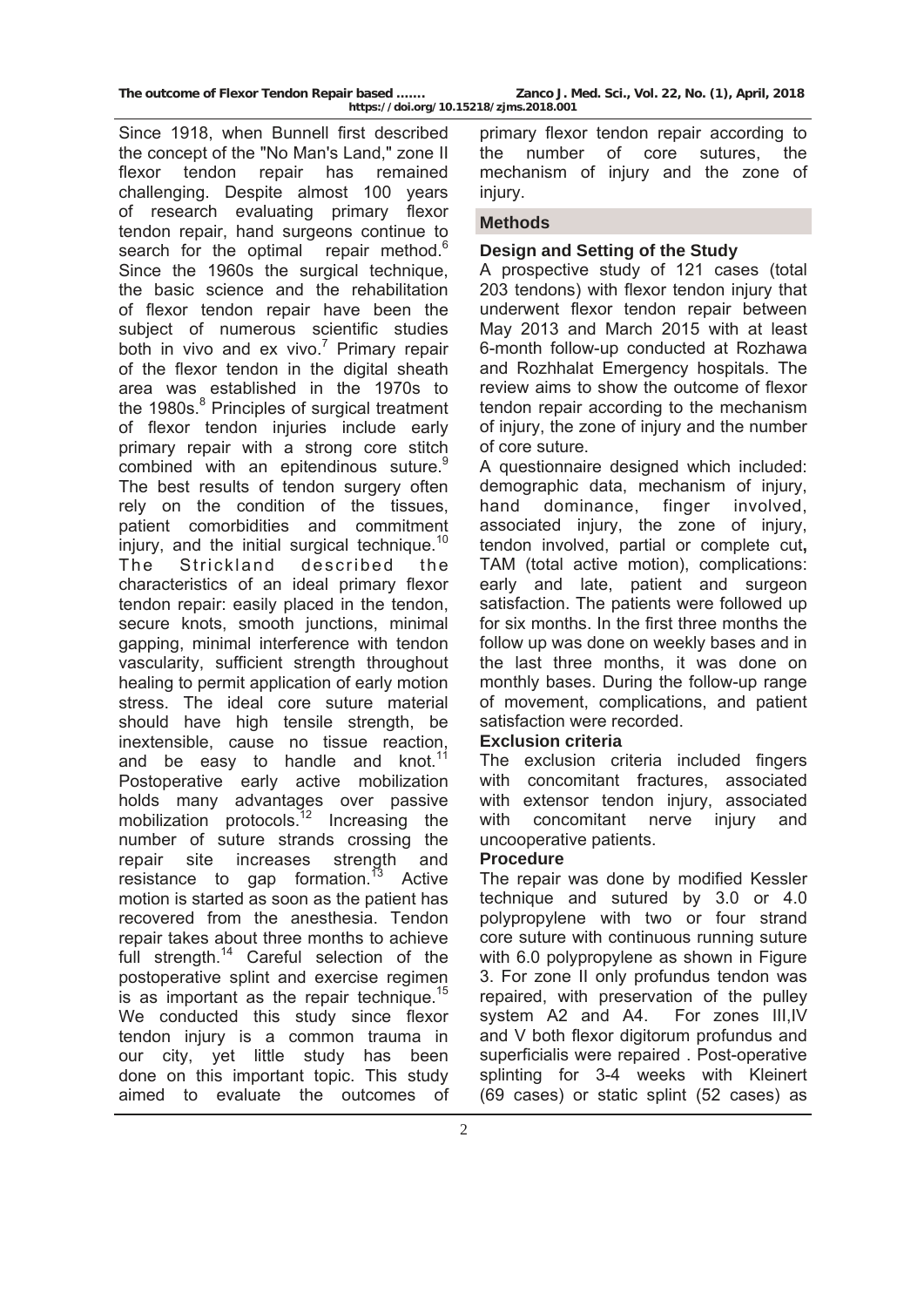shown in Figure 4 and 5. We used Strickland's criteria to evaluate functional recovery of flexor tendon repairs which were divided into four groups; excellent, good, fair and poor. Follow up and assessments of the range of finger flexion were done using goniometer as shown in Figure 6.

## **Ethical consideration**

An informed written consent written in the mother tongue language of the participants

using simple non-medical words, taken from those above 18 years old and patient' s parents for those below this age.

**Data management and statistical analysis** 

Data were analyzed using the statistical package of the social sciences (version 19) and the results were compared between the patients with different variables. A *P* value of ≤0.05 was considered statistically significant.



**Figure 3**: a- Four strand core suture. b- Two strand core suture.



**Figure 4**: Kleinert splint. **Figure 5**: Static splint.





**Figure 6**: Assessment of degree of finger flexion and extension with goniometer.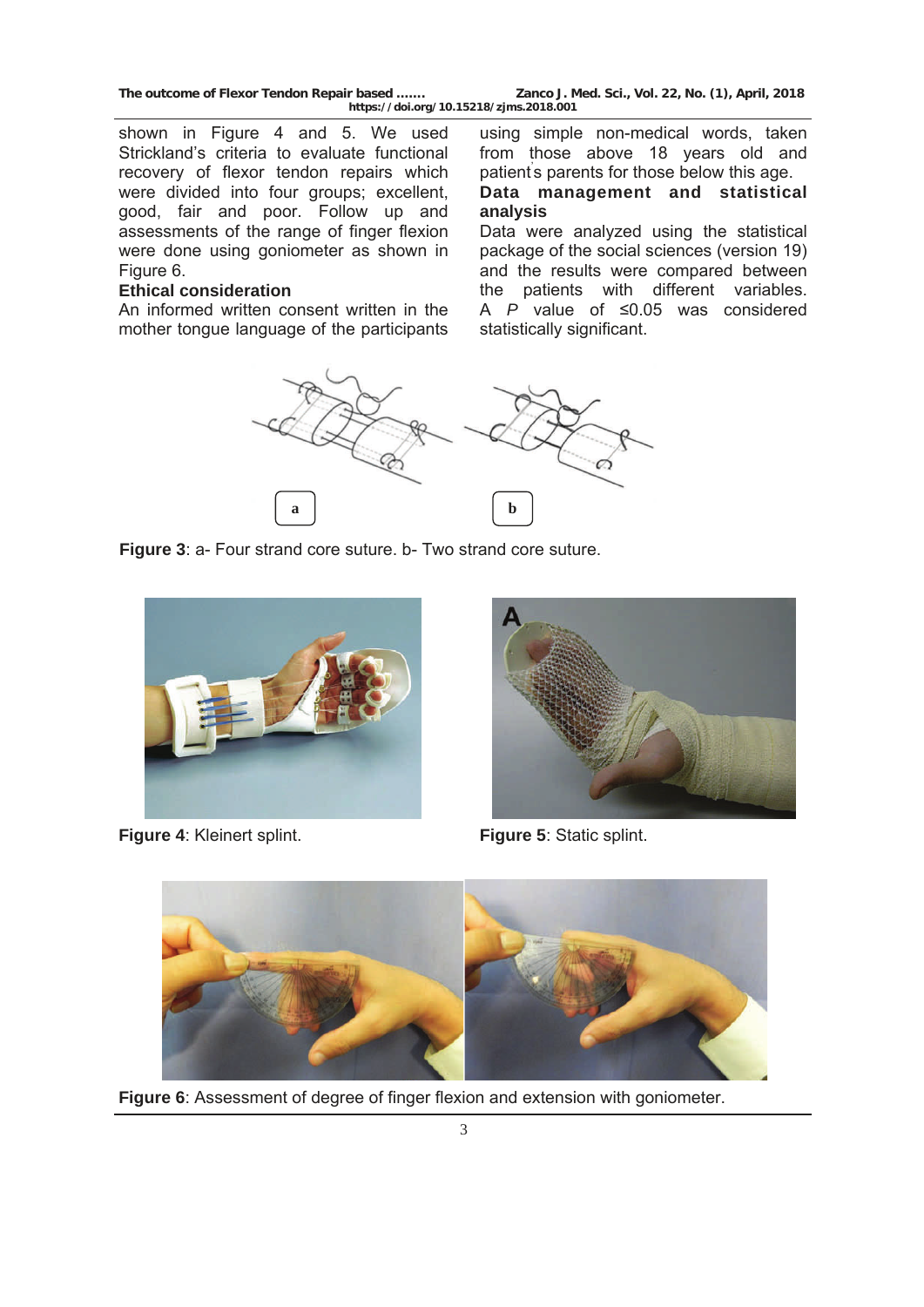#### **Results**

In this study, the total cases were 121 patients with 203 flexor tendon repair. The mean age was 27±SD13.16 years. The gender distribution was 85 (70.2%) male and 36 (29.8%) females. The commonest occupation was unskilled manual workers (86 cases, 71.1%). Sharp tools represented

the main cause of trauma (83 cases, 68.6%) as shown in Table 1. Sharp injuries had a better result than crush injuries with  $P = 0.003$  which is highly significant statistically as shown in Table 2. The best results were obtained in zone 4 and 3, with  $P = 0.004$  as shown in Table 3.

**Table 1:** Mechanism of injury.

| <b>Mechanism of injury</b> | <b>Frequency</b> | <b>Percent</b> |
|----------------------------|------------------|----------------|
| Sharp                      | 83               | 68.6           |
| Crush                      | 38               | 31.4           |
| Total                      | 121              | 100            |

| Injury mechanism |      | <b>Result</b> |                      |      |             |              |
|------------------|------|---------------|----------------------|------|-------------|--------------|
|                  |      | excellent     | fair<br>good<br>poor |      |             | <b>Total</b> |
| Sharp            | No.  | 43            | 36                   | 3    | $\mathbf 1$ | 83           |
|                  | $\%$ | 51.8          | 43.4                 | 3.6  | 1.2         | 100.0        |
| Crush            | No.  | 1             | 10                   | 18   | 9           | 38           |
|                  | $\%$ | 2.6           | 26.3                 | 47.4 | 23.7        | 100.0        |
| Total            | No.  | 44            | 46                   | 21   | 10          | 121          |
|                  | $\%$ | 36.4          | 38.0                 | 17.4 | 8.3         | 100.0        |

# **Table 2:** Results according to the mechanism of injury.

## **Table 3:** Results according to the zone of injury.

| Zone of injury |      |           | <b>Result</b> |      |                |              |
|----------------|------|-----------|---------------|------|----------------|--------------|
|                |      | excellent | good          | fair | poor           | <b>Total</b> |
| zone 1         | No.  | 9         | 8             | 2    | 1              | 20           |
|                | $\%$ | 45.0      | 40.0          | 10.0 | 5.0            | 100.0        |
| zone 2         | No.  | 3         | 28            | 16   | 9              | 56           |
|                | $\%$ | 5.4       | 50.0          | 28.6 | 16.1           | 100.0        |
| zone 3         | No.  | 15        | 3             |      | 0              | 19           |
|                | $\%$ | 78.9      | 15.8          | 5.3  | .0             | 100.0        |
| zone 4         | No.  | 8         | 1             | 1    | $\overline{0}$ | 10           |
|                | $\%$ | 80.0      | 10.0          | 10.0 | 0.0            | 100.0        |
| zone 5         | No.  | 9         | 6             | 1    | $\overline{0}$ | 16           |
|                | $\%$ | 56.3      | 37.5          | 6.3  | 0.0            | 100.0        |
| Total          | No.  | 44        | 44            | 46   | 21             | 121          |
|                | $\%$ | 36.4      | 36.4          | 38.0 | 17.4           | 100.0        |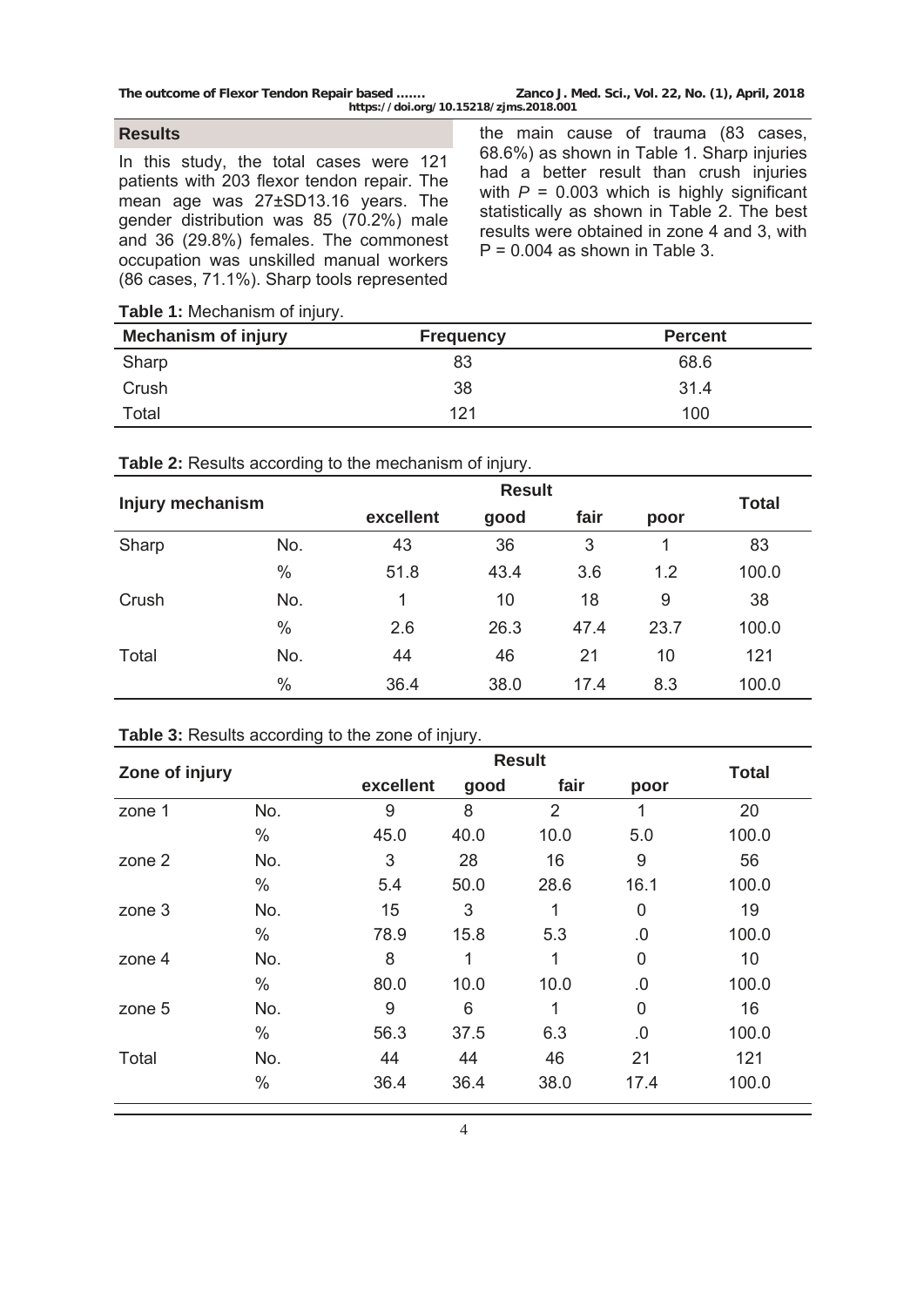According to the number of core sutures, a better result was found with four core sutures as shown in Table 4. The commonest complication was adhesion (18 cases, 14.9%) as shown in Table 5.

## **Discussion**

The aim of flexor tendon repair is the near-complete restoration of range of active digital flexion while avoiding rupture of repair and formation of serious adhesion or joint contracture. Reporting gender distribution of cases varied in the literature; as some studies neglected reporting it, others considered reporting it. In this study, there were 85 male patients representing 70.2% of cases which is consistent with a study done by Christopher et al. $<sup>2</sup>$  and</sup> Matthias et al.<sup>8</sup> study. The high percentage of male patients' affection is logically due to the hard nature of activities of male patients. Excellent to good results obtained in 74.4%, and this is consistent with a study done by Rudge and James $11$  who did

primary flexor tendon repair of 209 flexor tendons and 72.4% had excellent to good results and Peter et al. who showed that two thirds of primary flexor tendon repairs had good and excellent results.<sup>5</sup> The relationship between the zone of injury and outcome is an important concept. It is well known that the functional outcome of zone II flexor tendon injuries is poorer and is associated with a complication rate greater than that of injuries in other zones. The most common complication after surgical repair of tendon injuries is adhesion formation. This is of particular concern in the setting of zone II injuries because of the unique anatomy of the flexor tendon sheath in this region. As the FDS and FDP tendons are encased in a narrow fibro -osseous tunnel, even slight bulkiness of the flexor tendon or minimal adhesion formation may result in a significant increase in friction. Thus, minimal anatomic changes within the fibro-osseous tunnel may result in marked limitation of tendon

**Table 4:** Result according to core suture technique.

| <b>Suture technique</b> |               | <b>Result</b> |      |      |      | <b>Total</b> |
|-------------------------|---------------|---------------|------|------|------|--------------|
|                         |               | excellent     | good | fair | poor |              |
| Two strand              | No.           | 11            | 14   | 14   | 6    | 45           |
|                         | $\%$          | 24.4          | 31.1 | 31.1 | 13.3 | 100.0        |
| Four strand             | No.           | 33            | 32   | 7    | 4    | 76           |
|                         | $\frac{0}{0}$ | 43.4          | 42.1 | 9.2  | 5.3  | 100.0        |
| Total                   | No.           | 44            | 46   | 21   | 10   | 121          |
|                         | $\frac{0}{0}$ | 36.4          | 38.0 | 17.4 | 8.3  | 100.0        |

| <b>Complication</b> | <b>Frequency</b> | <b>Percent</b> |
|---------------------|------------------|----------------|
| No Complications    | 71               | 58.7           |
| Adhesion            | 18               | 14.9           |
| Quadriga            | 11               | 9.1            |
| Rupture             | 9                | 7.4            |
| Joint stiffness     | 5                | 4.1            |
| Infection           | 4                | 3.3            |
| Lumbrical plus      | 3                | 2.5            |
| Total               | 121              | 100            |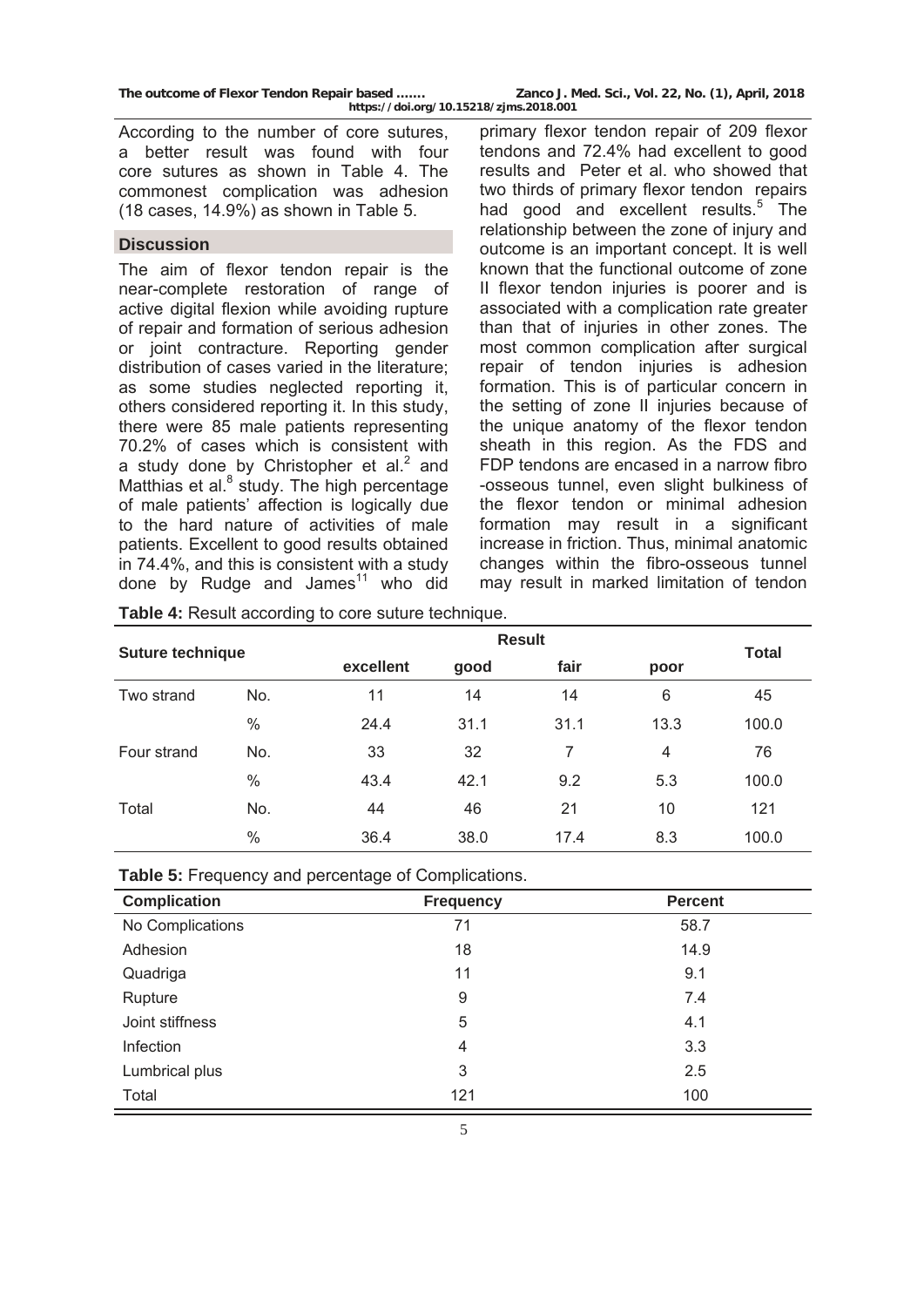excursion and compromised function. Factors that have been demonstrated to affect the formation of excursion-restricting adhesions postoperatively are trauma to the tendon and sheath from the initial injury and surgical repair, tendon ischemia, immobilization, and gapping at the tendon repair site. In this study, the zone with worst results was zone II with 44.7% fair to poor result, which is compliant with other studies by Trevor et al.<sup>10</sup> and David et al.<sup>14</sup> According to the mechanism of injury,

sharp injuries had better results than crush injuries. Excellent results were found in 51.8% of cases with sharp injury while in crush injury only 2.6% of cases, with *P* <0.01 and this result is consistent with a study done by Trevor et al.<sup>10</sup> and Brian et al.<sup>7</sup> According to the number of strand core sutures, the result was superior with four core strand sutures as excellent to good result were found in 85.5% with no rapture rate with 4 strand core sutures (Figure 7 and 8),



**Figure 7:** Zone 1 injury a- flexor digitorum profundus cut of right middle and ring finger before repair, b- after repair( four strand core suture+ epitendinous suture), c- one month postoperative, d- assessment of the range of movement with goniometer, e & f- shows excellent result.



Figure 8: a- zone two injury of left thumb, b- the proximal stump of the cut flexor policis tendon has been retrieved and fixed with a needle, c- repair done four strand core suture+ epitendinous suture) with slight overcorrection, d, e and f- after splint removal shows good result.